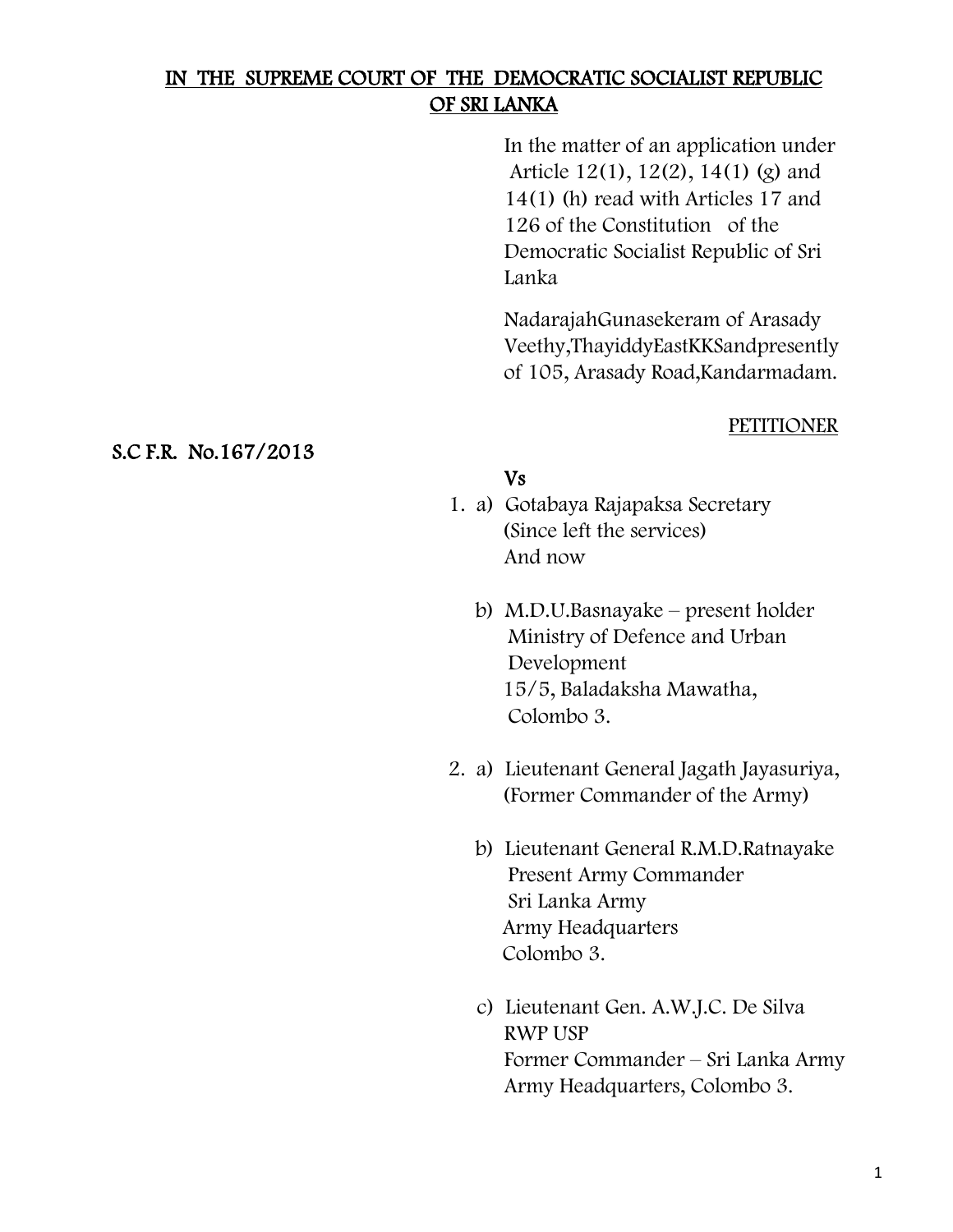- d) Major General Jagath Rambukpotha Former Commander, Army Headquarters – Colombo 3.
- e) Major General A.W.J. Chrisantha de Silva Present Army Commander Army Headquarters – Colombo 3.
- 3. a) Major General Mahinda Hathurusinghe, Commander, Security Forces (Jaffna) Since transferred
	- b) Major General Udaya Perera Commander Security Forces (Jaffna) Since transferred
	- c) Major General Jagath Alwis Security Forces Head Quarters, Jaffna Present Commander
	- d) Major General NandanaUdawatta Present Holder –Security Forces, Jaffna
- 4. Divisional Secretary Divisional Secretariat, Tellippalai.
- 5. Honourable Attorney General Attorney General's Department, Colombo 12.
- 6. Land Commissioner, Colombo.

#### RESPONDENTS

BEFORE: B. P ALUWIHARE, PC, J. UPALY ABEYRATHNE, J & K. T.CHITRASIRI, J.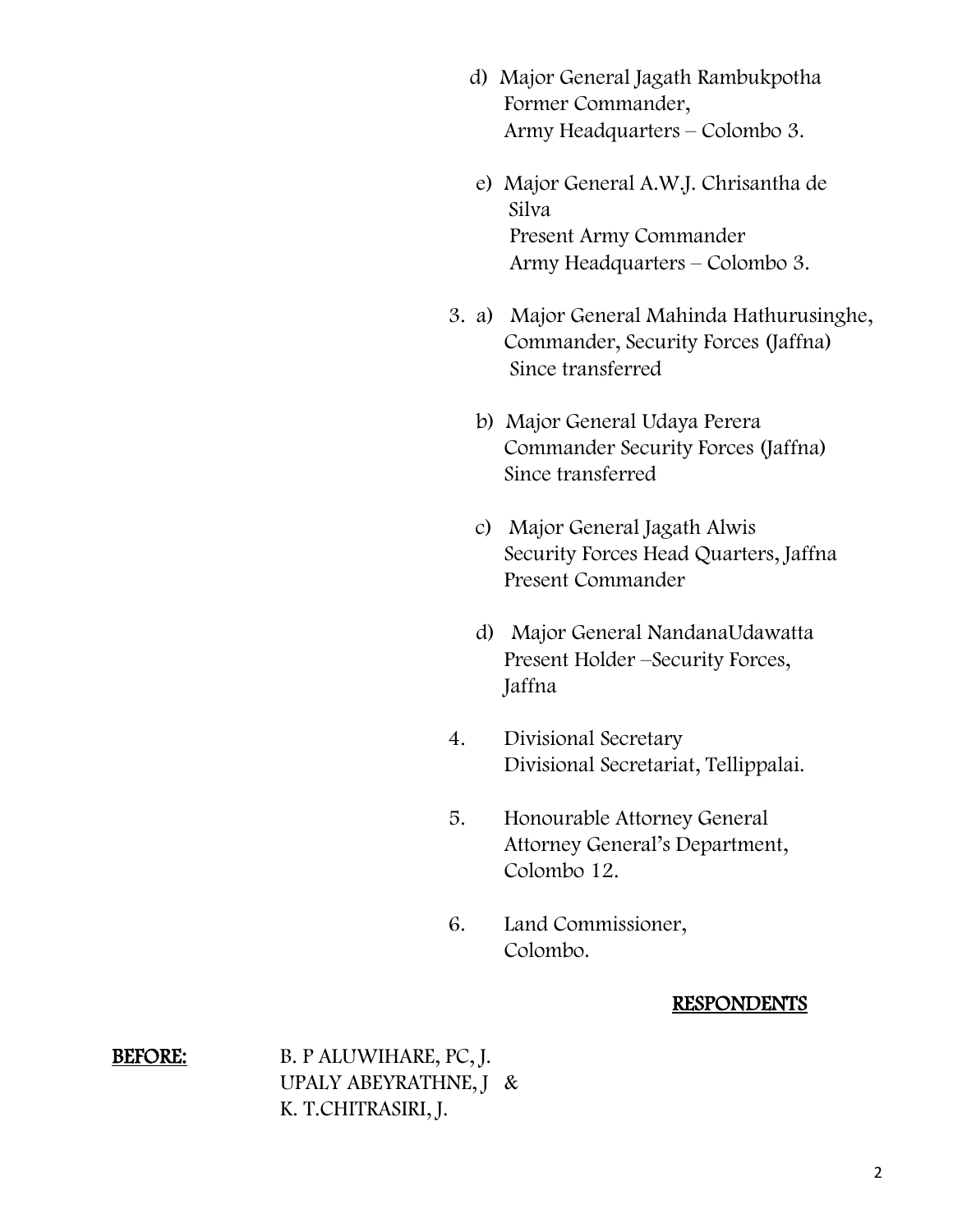COUNSEL: A.Vinayagamoorthy with S.K.Purantharan for the Petitioner Nerin Pulle, DSG with Yuresha de Silva, SSC, for the Attorney General.

ARGUED ON: 03.05.2016

DECIDED ON: 03.08.2017

## ALUWIHARE, PC, J:

The Petitioner has invoked the fundamental rights jurisdiction of this court as a public-spirited citizen on behalf of the people of Thayiddy and his own behalf and leave to proceed was granted for the alleged infringement of fundamental right enshrined in Article 12(1) and 14(1) (h) of the Constitution.

The Petitioner states that he was living on his property at Thayiddy with his wife. He asserts that he had been displaced in 1990 due to Military operations in the area. Since then he had been living in various places with his relatives as well as in camps. The Petitioner alleges that there are about 3000 people who had faced the same predicament in Thayiddy and are waiting to be resettled. The gravamen of the Petitioner's complaint is that even after cessation of hostilities, they have been displaced are prevented from occupying their property as Valikamam area is fenced out and notice boards erected prohibiting any one from entering the area.

Petitioner further asserts that, to the best of his knowledge there is no law or regulation declaring the area in which his property is situated as a "High Security Zone". Petitioner's position is that with the lifting of State Emergency under provisions of the Public Security Ordinance, it is illegal to declare any area as a "High Security Zone".

Thus, it was contended on behalf of the Petitioner that the actions and/or omissions of the Respondents have resulted in the delay and/or failure to permit them to resettle in their property and further they have deprived from engaging in their livelihood, resulting in an infringement of their fundamental rights.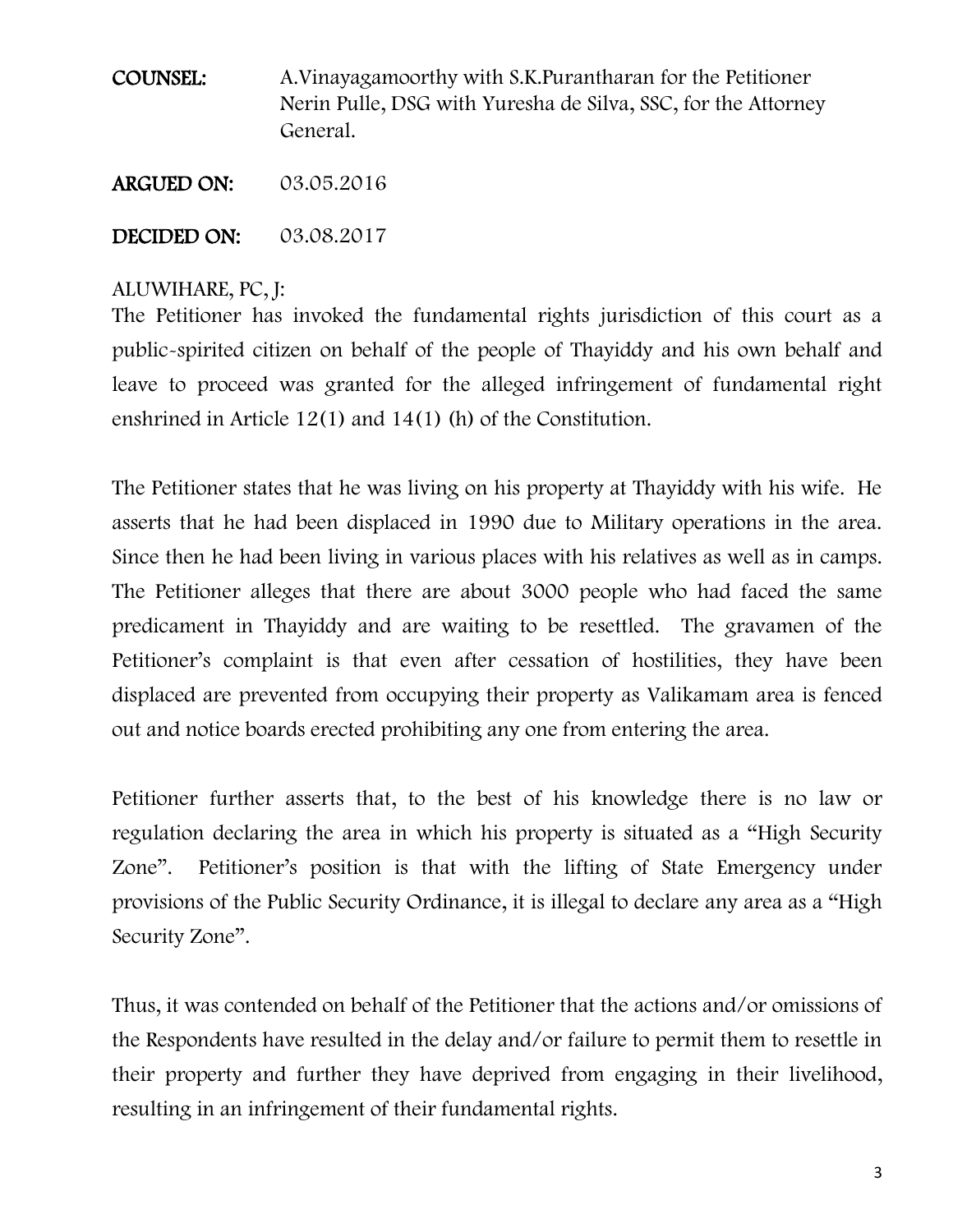Petitioner had filed three lists containing names of 225 persons who are seeking to be resettled from Thaiyaddy North, a list containing names of 430 such persons from Thaiyaddy South and another list containing 188 persons from Thaiyaddy East.

The 1st Respondent had averred that the need has arisen to acquire land for the proposed expansion of the Palali Airport and that in addition, owing to the strategic location of the Palali Airport and the Kankasanthurai Naval Base, the presence of the Armed Forces in the Cantonment area is essential. Nonetheless, the substituted 1<sup>st</sup> Respondent, the Secretary to the Ministry of Defence had in his objection stated that the Army has released 6,250 acres of land that was within the High Security Zone since the end of hostilities. Further the 1st Respondent had averred that on a direction by his Excellency the President, of the land that is to be acquired, steps had been taken to release 1000 Acres to the people who were displaced due to the war.

In view of the requirements referred to above, the 1st Respondent states the acquisition procedure in the area situated within the Cantonment had been set in motion way back in 2013, under the Land Acquisition Act (as amended) and the requisite notices under the said Act had been published in terms of Section 5 and Section 38(a) of the said Act.

In support of the said contention the 1st Respondent had produced Gazette Notification dated 26th April,2013 bearing No. 1807/23. In terms of the Gazette (P3) the extent of the land that is to be acquired is 2578.4475 hectares and include the village of Theiyyaddi South and certain lands in Vallikamam North and Vallikamam East.

The 1<sup>st</sup> Respondent's position is that with regard to the acquisition of land, procedure established under the Land Acquisition Act will be followed and the Petitioner would be afforded an opportunity to substantiate his claim in respect of the land in question.